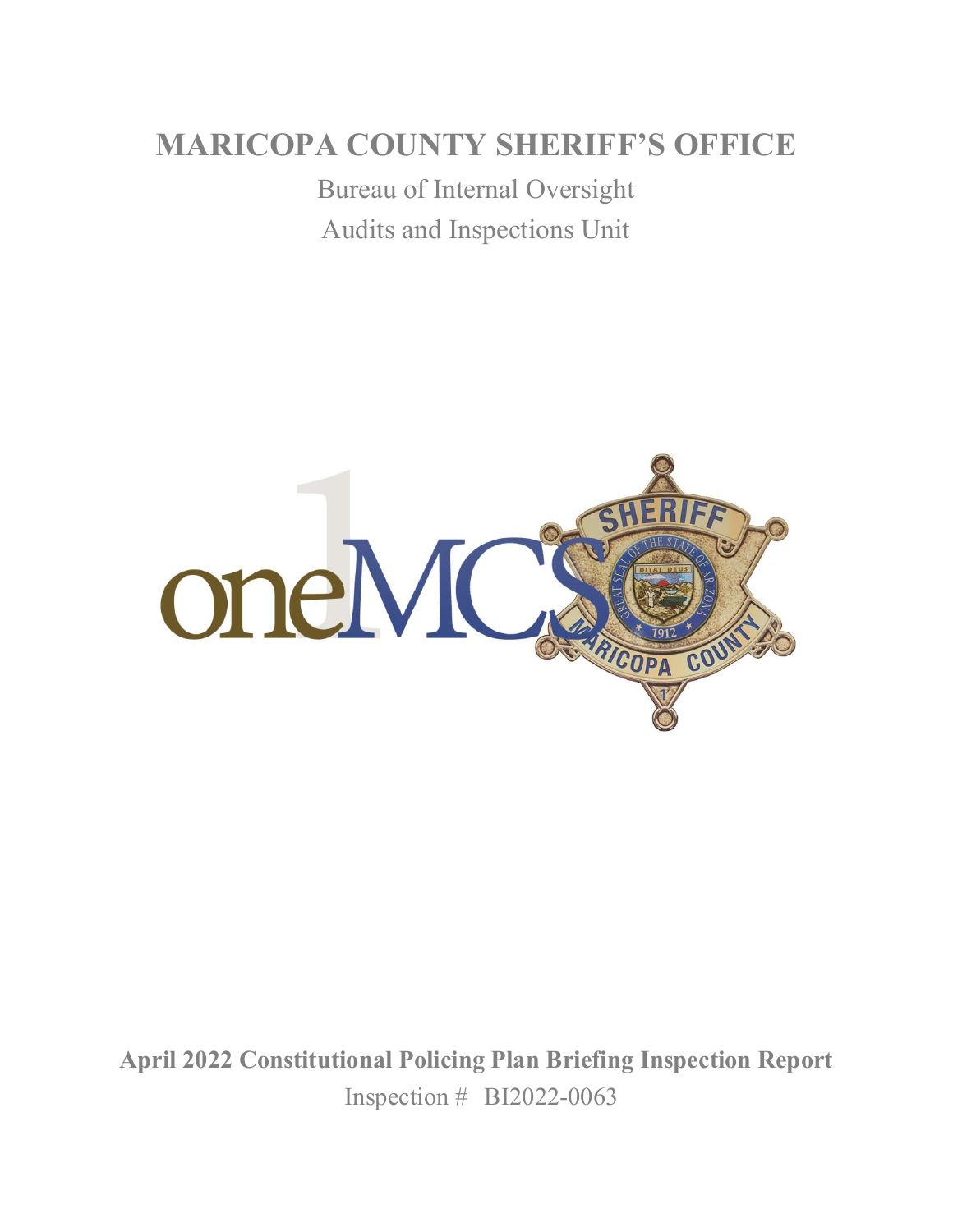The Bureau of Internal Oversight's (BIO) Audits and Inspections Unit (AIU) conducted a briefing note inspection for the Constitutional Policing Plan (CPP) to ensure that CPP Roll Call briefings are being conducted. The purpose of the inspection is to ensure compliance with Office policies and to promote proper supervision. To achieve this, a random sample of Sworn employees and Reserve employees was chosen by the AIU inspector. To ensure consistent inspections, the *Constitutional Policing Plan Briefing Inspection Matrix* developed by the AIU will be utilized.

### **Compliance Objectives:**

• The compliance objectives for this inspection are contained within each of the included tables.

#### **Criteria:**

- MCSO Administrative Broadcast 2022-21
- MCSO Administrative Broadcast 2022-28
- Paragraph 70 of the First Supplemental Court Order

#### **Conditions:**

MCSO Administrative Broadcast 2022-21 and 2022-28 requires Reserve and Sworn personnel to view the CPP video "Blind Spots- Broaden perspectives" and the briefing to be discussed and documented by the supervisor no later than April 15, 2022.

A random sample that consisted of **75** total law enforcement employees was obtained by AIU. The sample contained **60** Sworn personnel and **15** Reserve personnel. This inspection will be based on the requirement outlined in MCSO Administrative Broadcast 2022-21 and 22-28 in support of paragraph 70 of the first supplemental court order. The inspection found that **96.00%** of inspected employees were in compliance with the MCSO Administrative Broadcast 2022- 21 and 22-28.

#### **Inspection results for the selected personnel sample.**

| <b>Compliance Objective</b>                                                                                                                                                                         | Not In<br>Compliance | <b>In</b><br>Compliance | <b>Total</b><br>Inspected | <b>Compliance Rate</b> |
|-----------------------------------------------------------------------------------------------------------------------------------------------------------------------------------------------------|----------------------|-------------------------|---------------------------|------------------------|
| Sworn - Employees viewed a CPP video "Blind"<br>Spots-Broaden perspectives" and the<br>supervisor responsible for discussing and<br>documenting a briefing note on or before April<br>15, 2022.     | 2                    | 58                      | 60                        | 96.67%                 |
| Reserve - Employees viewed a CPP video<br>"Blind Spots-Broaden perspectives" and the<br>supervisor is responsible for discussing and<br>documenting a briefing note on or before April<br>15, 2022. |                      | 14                      | 15                        | 93.33%                 |
| <b>Overall Compliance</b>                                                                                                                                                                           | 3                    | 72                      | 75                        | 96.00%                 |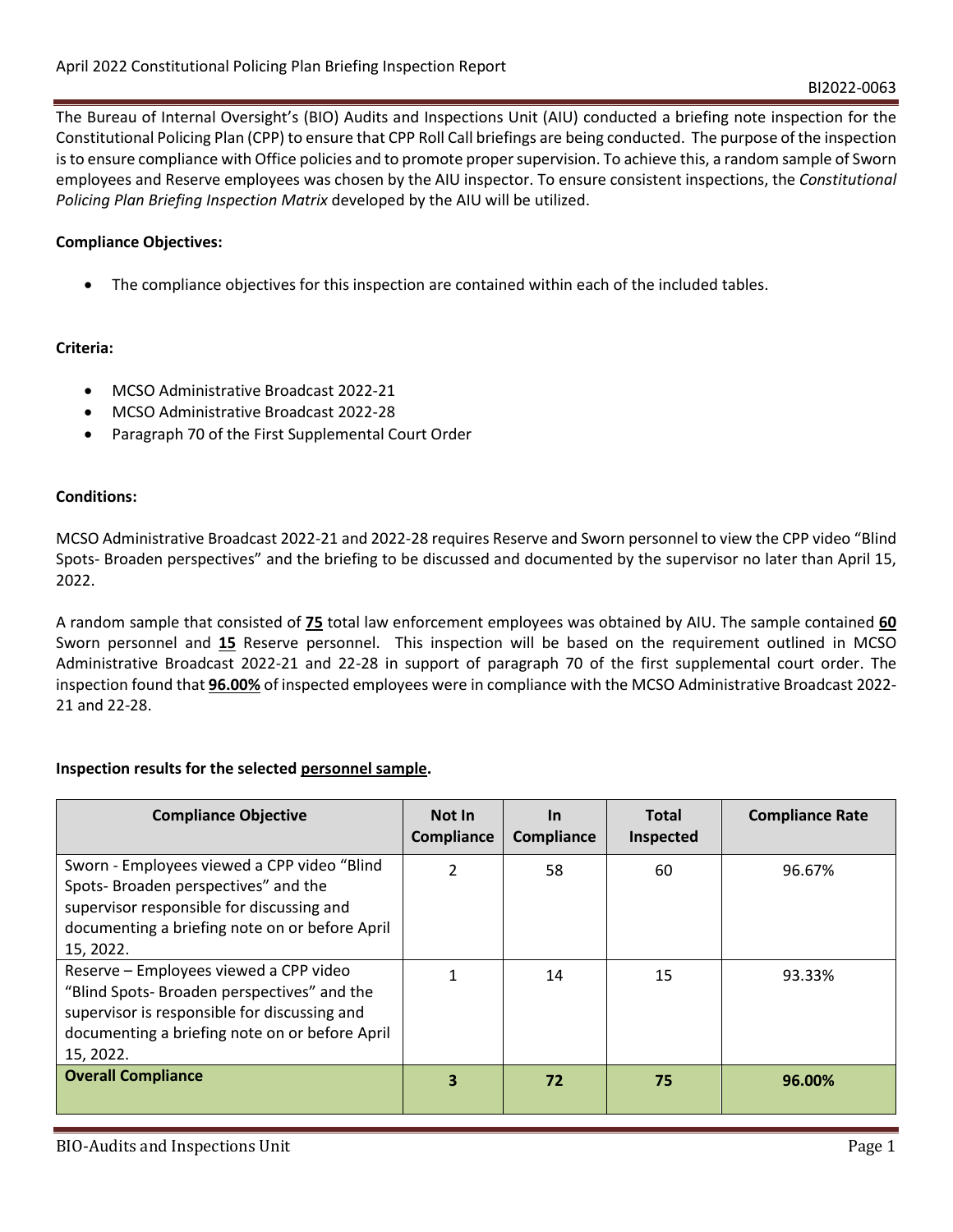Below is the historical comparison of compliance by Sworn and Reserve personnel for the CPP Briefing inspection.



Below is the historical comparison of total compliance for the CPP briefing inspection.

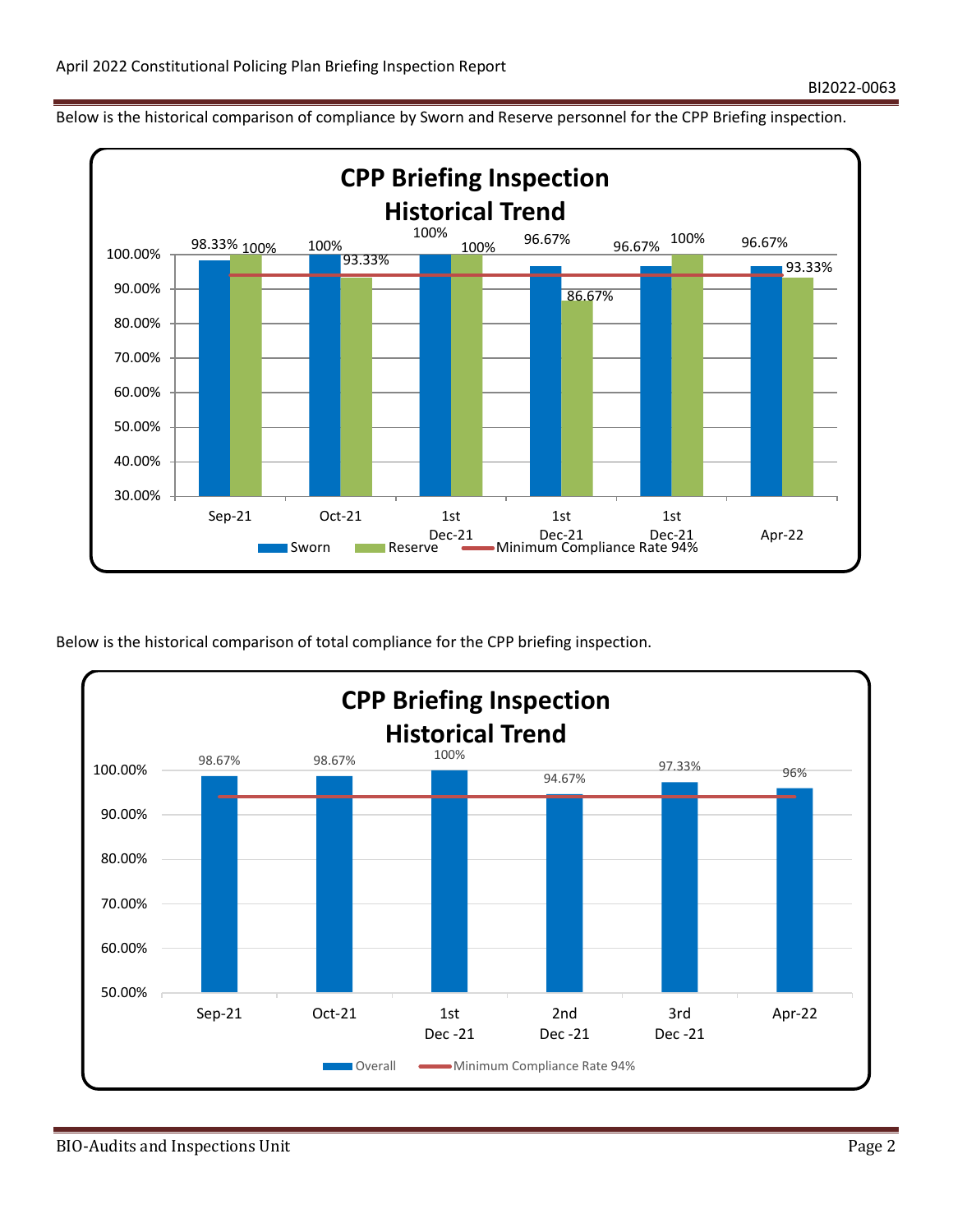| Major Crimes (1 BIO Action Form):                                                                                    |                           |                               |                          |  |  |
|----------------------------------------------------------------------------------------------------------------------|---------------------------|-------------------------------|--------------------------|--|--|
| <b>District/Division</b>                                                                                             | <b>Employee Inspected</b> | <b>Responsible Supervisor</b> | <b>Current Commander</b> |  |  |
| <b>Major Crimes</b>                                                                                                  | Deputy<br>Deputy          | Sergeant                      | Captain                  |  |  |
| <b>Deficiency</b>                                                                                                    |                           |                               |                          |  |  |
| -No entry found documenting the CPP Roll Call Briefing note as required by Administrative Broadcast 22-21 and 22-28. |                           |                               |                          |  |  |

## Lake Patrol (1 BIO Action Form):

| <b>District/Division</b>                                                                                             | <b>Employee Inspected</b> | <b>Responsible Supervisor</b> | <b>Current Commander</b> |  |
|----------------------------------------------------------------------------------------------------------------------|---------------------------|-------------------------------|--------------------------|--|
| Lake Patrol                                                                                                          | Reserve                   | Sergeant                      | Captain                  |  |
| <b>Deficiency</b>                                                                                                    |                           |                               |                          |  |
| -No entry found documenting the CPP Roll Call Briefing note as required by Administrative Broadcast 22-21 and 22-28. |                           |                               |                          |  |
| Inspector Note: A Blue Team CPP entry was made on 4/18/2022. Entry was required to be made by 4/15/2022.             |                           |                               |                          |  |

#### **Action Required:**

With the resulting **96.00%** compliance for *Inspection BI2022-0063, a total of* **2** BIO Action Forms are requested from the affected division. The form shall be completed utilizing Blue Team.

#### **Notes:**

All supporting documentation (working papers) is included in the inspection file number *BI2022-0063* and contained within IA Pro.